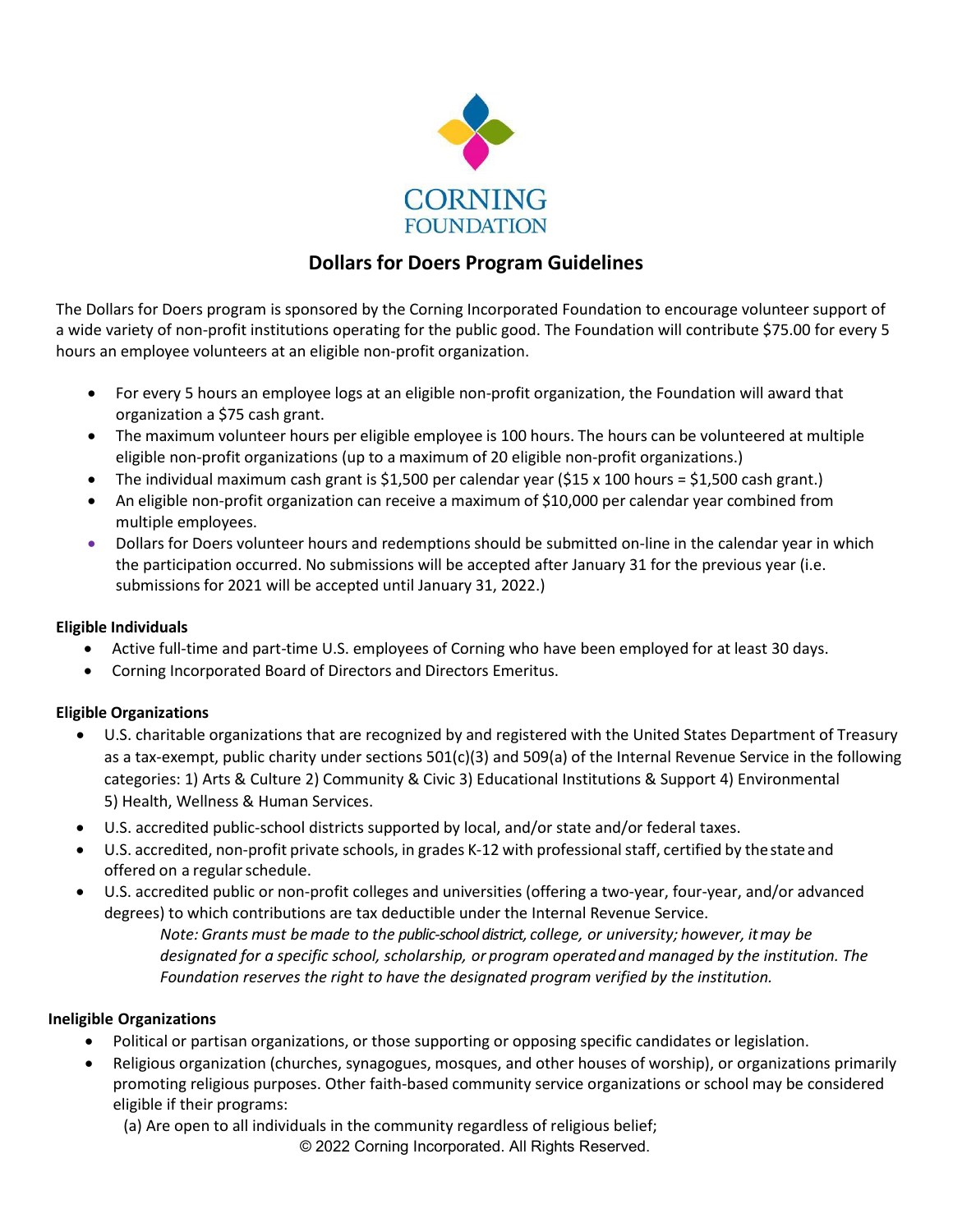(b) Serve a secular purpose, such as a food pantry, homeless shelter, or education;

(c) Do not require participation in prayer, worship, or other religious activities as condition of receiving service(s) offered; and

- (d) Do not use the individual donation or resulting match for religious purposes.
- Social, fraternal, alumni and/or professional membership organizations.
- Any organization that does not comply with the Corning Incorporated Foundation's non-discrimination policy\* or any organization (or gift) that the Foundation, in its sole discretion, considers non-compliant with the law or otherwise incompatible with the Foundation's mission.

## **Eligible Volunteer Service (examples)**

- Participation on an eligible non-profit board
- Non-profit committee work for eligible organizations
- Organizing or volunteering with fundraising events or activities for eligible organizations
- Tutoring and mentoring for an eligible non-profit organization
- Coaching non-school related sports teams (Little League, YMCA soccer)
- Leading or participating in non-school related activities (Boy Scouts, Girl Scouts)

### **Ineligible Volunteer Service**

- Anticipated volunteer service or volunteer service not yet performed
- Attending (not organizing) fund raising events or activities like runs, walks, golf/sporting events, dinners, cocktail parties
- Paid community or volunteer service of any kind
- Participation in or pledges made to "thon" type activities
- Volunteering that results in any kind of personal gain for the employee or their family, including any sort of compensations or "in-kind" gifts
- Time spent sleeping during overnight volunteer activities (scout camp, multi-day school field trips)
- Travel time to or from a volunteer activity
- Volunteering for the United Way campaign during regular work hours

### **Administrative Conditions**

- All eligible organizations must be approved by the Foundation and comply with program criteria.
- The Foundation reserves the right to audit an organization's records and documents pertaining to the programand to requestsupporting donor documentation it considers necessary.
- Organization tax status is reviewed and monitored on an ongoing basis. If an organization loses charitable status, goes out of business, or is otherwise unable to receive the grant (including not cashing checks within 90 days), employees will be contacted by YourCause, Corning Foundation's grants vendor, to redirect the grant to a different eligible organization. If the employee cannot be reached in 14 days, the grant will be redirected to United Way of the Southern Tier, the default recipient.
- Questions of interpretation, application or administrationof the programshall be determined by the Trustees of the Foundation. Their determinationshall be final.
- Dollars for Doers grants are distributed by the Foundation and are not tax deductible for employees.
- The Foundation reserves the right to examine and exclude organizations, gifts, and participants as it deems appropriate.
- Trustees may at any time amend or discontinue the Dollars for Doers Program, but no amendment or discontinuance shall affectthe obligation of the Foundation to match grants made prior to suchamendment or discontinuance.
- If the Foundation finds any misuse of funds or these guidelines by an organization, its participation in the Dollars for Doers Program will end. Any employee who misuses this Program or these guidelines may result

© 2022 Corning Incorporated. All Rights Reserved.